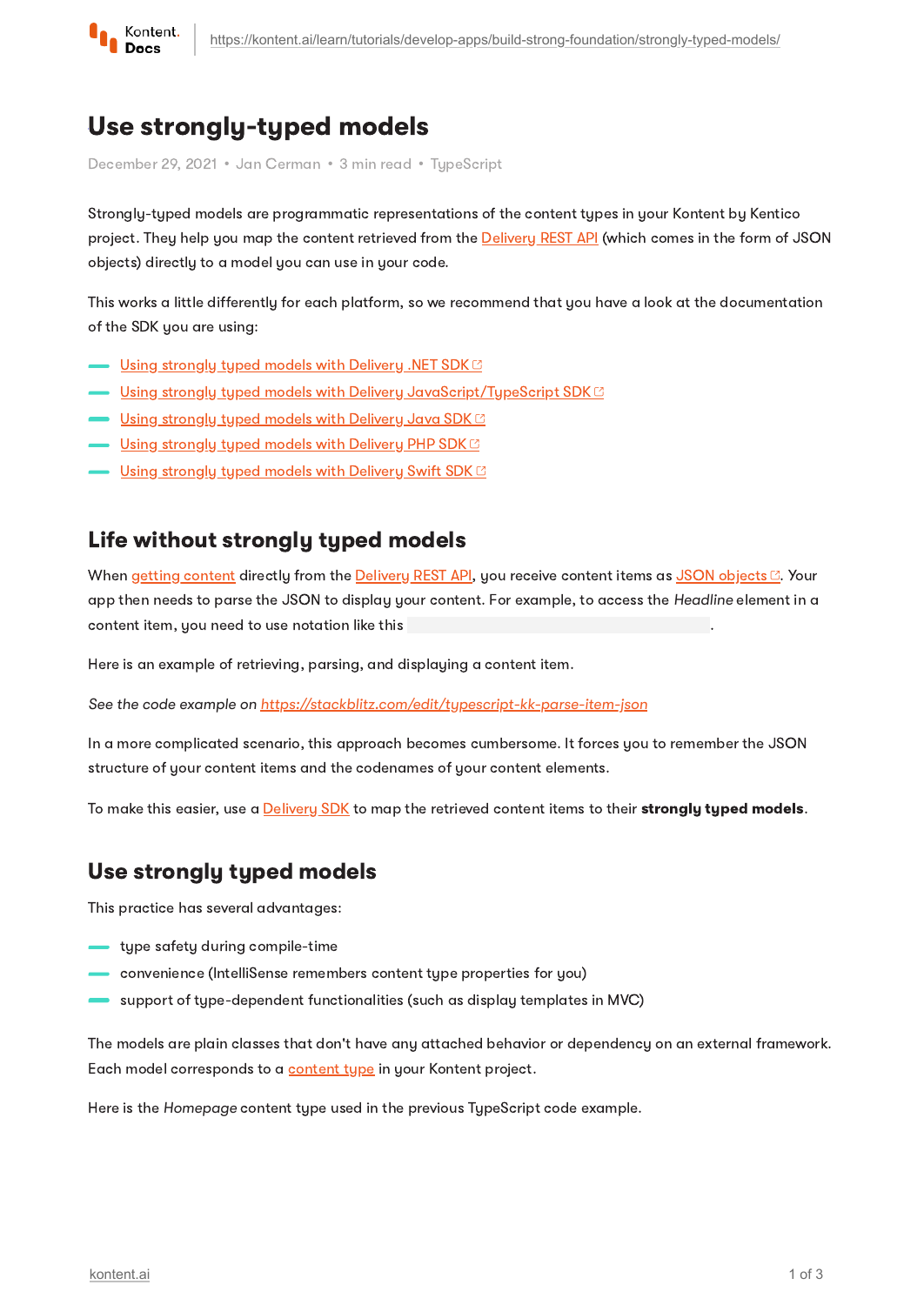| Content type name                                                                                                                               |                      | Content elements     |
|-------------------------------------------------------------------------------------------------------------------------------------------------|----------------------|----------------------|
| Homepage                                                                                                                                        |                      | $=$ Text             |
|                                                                                                                                                 |                      | P Rich text          |
| + Create new content group                                                                                                                      |                      | # Number             |
|                                                                                                                                                 |                      | Multiple choice      |
| ÷<br>Text                                                                                                                                       | Ò<br>Θ               | <b>□</b> Date & time |
| Headline<br>The main headline of your homepage. It can be different than the name in Kontent. Simple text elements don't allow any formatting.  |                      | <b>B</b> Asset       |
|                                                                                                                                                 |                      | C Linked items       |
|                                                                                                                                                 |                      | Custom element       |
| ÷<br>Rich text                                                                                                                                  | Ò<br>$\ddot{\theta}$ | Supporting alaments  |
| <b>Body text</b><br>Write optional guidelines for this element                                                                                  |                      | <b>E</b> Guidelines  |
|                                                                                                                                                 |                      | El Taxonomy          |
|                                                                                                                                                 |                      | C URL slug           |
| ÷<br>Asset                                                                                                                                      | ⊙<br>θ               | Content type snippet |
| Picture                                                                                                                                         |                      | C Subpages           |
| You can include assets in a content item via this content element. The assets you upload are automatically part of the project's Asset library. |                      |                      |

To create a content type's representation in code, you need a class with properties representing the individual content elements:

- Each property is mapped to its content element's codename either explicitly or using a naming convention. For example, codename becomes property becomes property
- Properties are usually typed using classes provided by the SDK.
- Depending on the SDK, simple content elements (like text and number) are sometimes represented using native types (like string and integer).

The following example is a strongly typed model of the Homepage content type.

### Generate models

**TypeScript** 

Kontent. Docs

We recommend that you generate the models using the  $T_1$ ypeScript/JavaScript model generator  $\mathbb{C}$ .

Use the generator to create strongly typed models from your Kontent project by providing your Project ID.